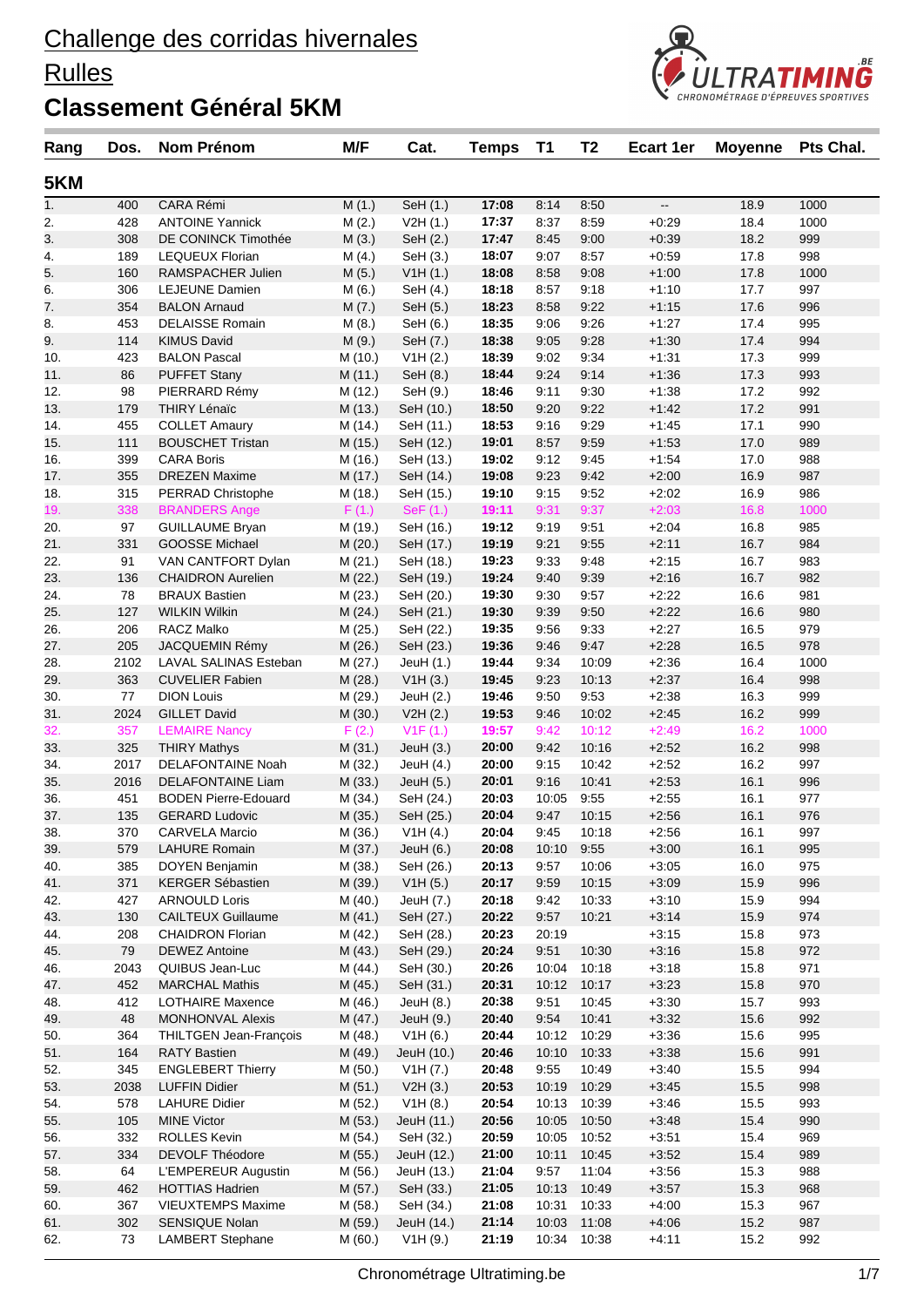### **Rulles**



| Rang         | Dos.           | Nom Prénom                                | M/F               | Cat.                | <b>Temps</b>   | <b>T1</b>   | T <sub>2</sub>       | <b>Ecart 1er</b>   | <b>Moyenne</b> | Pts Chal.  |
|--------------|----------------|-------------------------------------------|-------------------|---------------------|----------------|-------------|----------------------|--------------------|----------------|------------|
| 63.          | 374            | <b>GANGLER Jonathan</b>                   | M(61.)            | SeH (35.)           | 21:21          | 10:16       | 11:01                | $+4:13$            | 15.1           | 966        |
| 64.          | 173            | <b>MENACER Armand</b>                     | M(62.)            | SeH (36.)           | 21:21          | 10:25       | 10:53                | $+4:13$            | 15.1           | 965        |
| 65.          | 2027           | <b>GUEBELS Colin</b>                      | M(63.)            | SeH (37.)           | 21:23          | 10:34       | 10:45                | $+4:15$            | 15.1           | 964        |
| 66.          | 118            | PIERRARD Christophe                       | M(64.)            | SeH (38.)           | 21:38          | 10:56       | 10:39                | $+4:30$            | 14.9           | 963        |
| 67.          | 458            | <b>RACELLE Vincent</b>                    | M(65.)            | V1H(10.)            | 21:39          | 10:37       | 10:59                | $+4:31$            | 14.9           | 991        |
| 68.          | 384            | <b>OGER Xavier</b>                        | M(66.)            | SeH (39.)           | 21:46          | 10:47       | 10:56                | $+4:38$            | 14.8           | 962        |
| 69.          | 137            | <b>BAUDSON Nicolas</b>                    | M(67.)            | SeH (40.)           | 21:46          | 10:31       | 11:11                | $+4:38$            | 14.8           | 961        |
| 70.          | 107            | <b>SCHWALL Cassian</b>                    | M (68.)           | JeuH (15.)          | 21:48          | 10:23       | 11:21                | $+4:40$            | 14.8           | 986        |
| 71.          | 92             | <b>SIBRET Aurelien</b>                    | M (69.)           | SeH (41.)           | 21:51          | 10:32       | 11:17                | $+4:43$            | 14.8           | 960        |
| 72.          | 123            | <b>LECOMTE Thomas</b>                     | M (70.)           | SeH (42.)           | 21:52          | 11:04       | 10:45                | $+4.44$            | 14.8           | 959        |
| 73.          | 381            | <b>LIEGEOIS Clara</b>                     | F(3.)             | Jeu $F(1.)$         | 21:53          | 10:28       | 11:22                | $+4:45$            | 14.8           | 1000       |
| 74.          | 2006           | <b>BEAUGEON Loic</b>                      | M(71.)            | SeH (43.)           | 21:55          | 11:02       | 10:49                | $+4.47$            | 14.7           | 958        |
| 75.          | 51             | VANDEN PLAS Sacha                         | M(72.)            | JeuH (16.)          | 21:55          | 10:41       | 11:11                | $+4.47$            | 14.7           | 985        |
| 76.          | 175            | <b>DELRUE Maxime</b>                      | M (73.)           | V1H(11.)            | 21:58          | 11:10       | 10:44                | $+4:50$            | 14.7           | 990        |
| 77.          | 352            | <b>LHERMITTE Thomas</b>                   | M(74.)            | SeH (44.)           | 22:00          | 10:34       | 11:21                | $+4:52$            | 14.7           | 957        |
| 78.          | 425            | <b>BASTIN Philippe</b>                    | M (75.)           | SeH (45.)           | 22:03          | 10:22       | 11:38                | $+4:55$            | 14.6           | 956        |
| 79.          | 204            | <b>SAINT GUILLAIN Arnaud</b>              | M (76.)           | SeH (46.)           | 22:05          | 11:13       | 10:50                | $+4:57$            | 14.6           | 955        |
| 80.          | 300            | <b>SENSIQUE Nicolas</b>                   | M (77.)           | V1H (12.)           | 22:08          | 10:49       | 11:15                | $+5:00$            | 14.6           | 989        |
| 81.          | 46             | <b>BARTHAUX Sébastien</b>                 | M (78.)           | V1H (13.)           | 22:10          | 11:12       | 10:52                | $+5:02$            | 14.6           | 988        |
| 82.          | 156            | <b>GROSS Jacky</b>                        | M (79.)           | V2H(4.)             | 22:12          | 11:00       | 11:07                | $+5:04$            | 14.6           | 997        |
| 83.          | 177            | <b>BOUS Mathieu</b>                       | M(80.)            | SeH (47.)           | 22:12          | 11:04       | 11:01                | $+5:04$            | 14.5           | 954        |
| 84.          | 403            | <b>DELAIT Olivier</b>                     | M(81.)            | V2H(5.)             | 22:13          | 11:28       | 10:40                | $+5:05$            | 14.5           | 996        |
| 85.          | 434            | <b>LEQUEUX Simon</b>                      | M(82.)            | SeH (48.)           | 22:14          | 10:56       | 11:12                | $+5:06$            | 14.5           | 953        |
| 86.          | 328            | <b>BOURGUIGNON Laurent</b>                | M (83.)           | V2H(6.)             | 22:14          | 11:30       | 10:38                | $+5:06$            | 14.5           | 995        |
| 87.          | 361            | <b>BARTHAUX Benoit</b>                    | M (84.)           | V1H(14.)            | 22:15          | 11:10       | 10:55                | $+5:07$            | 14.5           | 987        |
| 88.          | 24             | DEVOLF Justin                             | M (85.)           | JeuH (17.)          | 22:17          | 11:08       | 11:04                | $+5:09$            | 14.5           | 984        |
| 89.          | 335            | <b>RATY Amelie</b>                        | F(4.)             | SeF (2.)            | 22:17          | 10:58       | 11:12                | $+5:09$            | 14.5           | 999        |
| 90.          | 438            | <b>TRINIANE Noe</b>                       | M(86.)            | SeH (49.)           | 22:21          | 10:32       | 11:38                | $+5:13$            | 14.5           | 952        |
| 91.          | 2018           | <b>DELMEE</b> Eve                         | F(5.)             | JeuF(2.)            | 22:22          | 10:41       | 11:31                | $+5:14$            | 14.4           | 999        |
| 92.          | 390            | VAN DER OUDERAA Nicolas                   | M (87.)           | SeH (50.)           | 22:24          | 10:59       | 11:12                | $+5:16$            | 14.4           | 951        |
| 93.          | 159            | <b>MINET Noël</b>                         | M (88.)           | V1H(15.)            | 22:25          | 11:00       | 11:12                | $+5:17$            | 14.4           | 986        |
| 94.          | 49             | <b>PLAINCHAMP Gwenaelle</b>               | F(6.)             | V1F(2.)             | 22:29          | 11:00       | 11:25                | $+5:21$            | 14.4           | 999        |
| 95.          | 128            | <b>MARCHAL Thomas</b>                     | M (89.)           | SeH (51.)           | 22:30          | 11:12       | 11:14                | $+5:22$            | 14.4           | 950        |
| 96.          | 411            | <b>ADAM Sébastien</b>                     | M (90.)           | V1H(16.)            | 22:34          | 11:20       | 11:07                | $+5:26$            | 14.3           | 985        |
| 97.          | 365            | <b>PLIER Christophe</b>                   | M (91.)           | V2H (7.)            | 22:35          | 10:57       | 11:35                | $+5:27$            | 14.3           | 994        |
| 98.          | 344            | <b>LOBET Denis</b>                        | M (92.)           | SeH (52.)           | 22:36          | 11:03       | 11:30                | $+5.28$            | 14.3           | 949        |
| 99.          | 2104           | <b>LAVAL SALINAS Andrea</b>               | F(7.)             | Jeu $F(3.)$         | 22:38          | 10:44       | 11:50                | $+5:30$            | 14.3           | 998        |
| 100.         | 54             | <b>GEORGE Mathias</b>                     | M (93.)           | SeH (53.)           | 22:40          | 11:32       | 11:05                | $+5:32$            | 14.3           | 948        |
| 101.         | 27             | <b>BODEUX Léon</b>                        | M (94.)           | JeuH (18.)          | 22:40          | 11:00       | 11:40                | $+5:32$            | 14.2           | 983        |
| 102.         | 347            | <b>WELVAERT Jules</b>                     | M (95.)           | V3H(1.)             | 22:42          | 11:07 11:31 |                      | $+5:34$            | 14.2           | 1000       |
| 103.         | 2035           | <b>LESLIE Francois</b>                    | M (96.)           | SeH (54.)           | 22:43          | 11:36 11:04 |                      | $+5:35$            | 14.2           | 947        |
| 104.         | 416            | <b>LECLER Florent</b>                     | M (97.)           | V1H (17.)           | 22:46          | 11:23       | 11:20                | $+5:38$            | 14.2           | 984        |
| 105.         | 88             | <b>FAUTRÉ Julie</b>                       | F(8.)             | SeF (3.)            | 22:49          | 11:22       | 11:23                | $+5:41$            | 14.2           | 998        |
| 106.         | 2049           | STEIOFF Stéphane<br><b>FENA Antoine</b>   | M (98.)           | SeH (55.)           | 22:51          | 11:08       | 11:38                | $+5:43$            | 14.1           | 946        |
| 107.         | 456            |                                           | M (99.)           | SeH (56.)           | 22:55          | 11:17 11:35 |                      | $+5:47$            | 14.1           | 945        |
| 108.<br>109. | 376<br>158     | LEGRAND Sébastien                         | M (100.)          | V1H(18.)            | 22:56          | 11:52 11:00 |                      | $+5:48$            | 14.1<br>14.1   | 983<br>998 |
| 110.         | 430            | <b>COUQUELET Isabelle</b>                 | F(9.)<br>M (101.) | V1F(3.)             | 22:57<br>23:00 | 11:27       | 11:19 11:34<br>11:31 | $+5:49$<br>$+5:52$ | 14.0           | 993        |
|              | 2103           | PONCELET Anthony<br><b>LAVAL Frédéric</b> | M (102.)          | V2H(8.)<br>V1H(19.) | 23:01          | 11:34 11:25 |                      | $+5:53$            | 14.0           | 982        |
| 111.<br>112. | 435            | <b>ANTOINE Martin</b>                     | M (103.)          | SeH (57.)           | 23:02          | 11:18       | 11:41                | $+5:54$            | 14.0           | 944        |
| 113.         | 388            | <b>MORIS Kevin</b>                        | M (104.)          | SeH (58.)           | 23:03          | 11:02 11:58 |                      | $+5:55$            | 14.0           | 943        |
| 114.         | 84             | <b>CLAUSSE Pierrick</b>                   | M (105.)          | SeH (59.)           | 23:06          | 11:02 11:59 |                      | $+5:58$            | 14.0           | 942        |
| 115.         | 369            | <b>JEAN Claude</b>                        | M (106.)          | V2H(9.)             | 23:06          | 11:25       | 11:36                | $+5:58$            | 14.0           | 992        |
| 116.         | 356            | <b>DREZEN Louis</b>                       | M (107.)          | JeuH (19.)          | 23:07          | 11:05       | 11:56                | $+5:59$            | 14.0           | 982        |
| 117.         | 43             | <b>SCAILLET Severine</b>                  | F(10.)            | V1F(4.)             | 23:18          | 11:30       | 11:46                | $+6:10$            | 13.9           | 997        |
| 118.         | $\overline{4}$ | <b>CLÉMENT Raths</b>                      | M (108.)          | JeuH (20.)          | 23:19          | 10:58       | 12:18                | $+6:11$            | 13.9           | 981        |
| 119.         | 109            | <b>DENAYER Clothilde</b>                  | F(11.)            | SeF $(4.)$          | 23:21          |             | 12:12 11:04          | $+6:13$            | 13.8           | 997        |
| 120.         | 108            | <b>GIROUD Olivier</b>                     | M (109.)          | SeH (60.)           | 23:22          | 12:12 11:04 |                      | $+6:14$            | 13.8           | 941        |
| 121.         | 2050           | <b>THIRY Dany</b>                         | M (110.)          | V2H (10.)           | 23:22          | 11:33 11:44 |                      | $+6:14$            | 13.8           | 991        |
| 122.         | 153            | <b>TRIBOLET Celine</b>                    | F(12.)            | SeF(5.)             | 23:25          | 11:20       | 12:01                | $+6:17$            | 13.8           | 996        |
| 123.         | 301            | <b>FRANÇOIS Marilyn</b>                   | F(13.)            | V1F(5.)             | 23:26          | 11:26       | 11:57                | $+6:18$            | 13.8           | 996        |
| 124.         | 187            | <b>MARCHAL Olivier</b>                    | M (111.)          | V1H (20.)           | 23:30          | 12:38       | 10:49                | $+6:22$            | 13.7           | 981        |
| 125.         | 577            | <b>JEMINE Gabriel</b>                     | M (112.)          | JeuH (21.)          | 23:31          | 11:59       | 11:31                | $+6:23$            | 13.7           | 980        |
| 126.         | 2051           | <b>THIRY Elian</b>                        | M (113.)          | JeuH (22.)          | 23:33          | 11:18 12:08 |                      | $+6:25$            | 13.7           | 979        |
|              |                |                                           |                   |                     |                |             |                      |                    |                |            |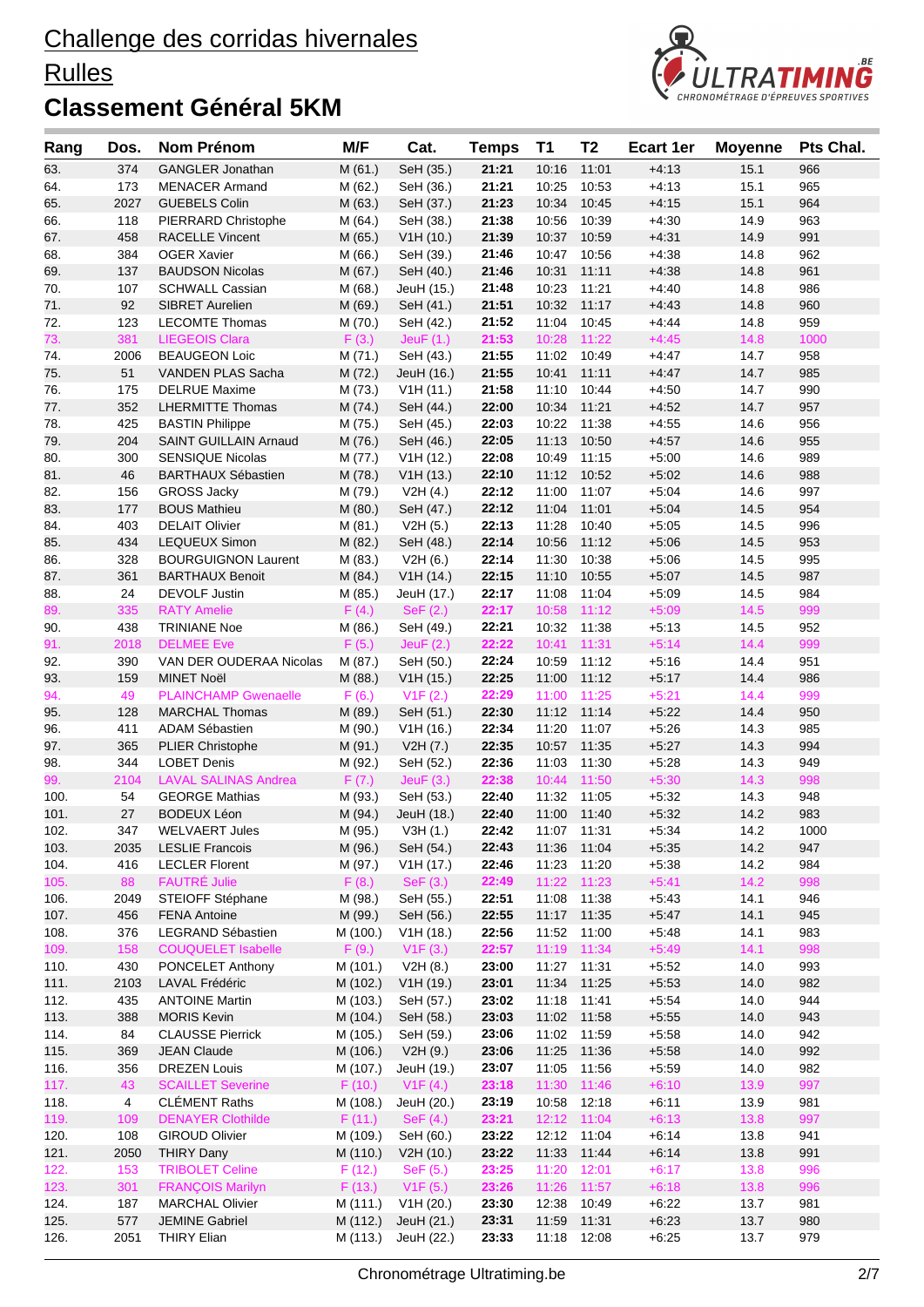### **Rulles**



| Rang         | Dos.           | <b>Nom Prénom</b>                                  | M/F                  | Cat.                   | <b>Temps</b>   | T1             | T2                   | <b>Ecart 1er</b>   | <b>Moyenne</b> | Pts Chal.   |
|--------------|----------------|----------------------------------------------------|----------------------|------------------------|----------------|----------------|----------------------|--------------------|----------------|-------------|
| 127.         | 21             | <b>MARECHAL Quentin</b>                            | M (114.)             | JeuH (23.)             | 23:33          | 11:29          | 12:03                | $+6.25$            | 13.7           | 978         |
| 128.         | 60             | <b>HALLEUX Guillaume</b>                           | M (115.)             | JeuH (24.)             | 23:37          | 11:48          | 11:45                | $+6:29$            | 13.7           | 977         |
| 129.         | 340            | <b>BIGONVILLE Thierry</b>                          | M (116.)             | V3H(2.)                | 23:40          | 11:57          | 11:37                | $+6:32$            | 13.6           | 999         |
| 130.         | 461            | <b>ROISEUX Karen</b>                               | F(14.)               | SeF(6.)                | 23:40          | 12:14          | 11:21                | $+6:32$            | 13.6           | 995         |
| 131.         | 591            | <b>REYDAMS Aubin</b>                               | M (117.)             | JeuH (25.)             | 23:42          | 12:00          | 11:38                | $+6:34$            | 13.6           | 976         |
| 132.         | 75             | <b>ANTOINE Noah</b>                                | M (118.)             | JeuH (26.)             | 23:43          | 11:25          | 12:13                | $+6:35$            | 13.6           | 975         |
| 133.         | 157            | <b>RENARD Jean Philippe</b>                        | M (119.)             | V2H (11.)              | 23:46          | 11:36          | 12:04                | $+6:38$            | 13.6           | 990<br>974  |
| 134.<br>135. | 55<br>62       | BENKHADDA Adam<br><b>HOULMONT Jeanpol</b>          | M (120.)<br>M (121.) | JeuH (27.)<br>V3H(3.)  | 23:50<br>23:50 | 23:40<br>11:32 | 12:12                | $+6:42$<br>$+6:42$ | 13.6<br>13.6   | 998         |
| 136.         | 405            | <b>MINSIER Celien</b>                              | M (122.)             | JeuH (28.)             | 23:54          | 11:24          | 12:23                | $+6:46$            | 13.5           | 973         |
| 137.         | 203            | <b>CROCHET Erwann</b>                              | M (123.)             | SeH (61.)              | 23:59          | 11:50          | 12:02                | $+6.51$            | 13.5           | 940         |
| 138.         | 383            | <b>ADAM Flavio</b>                                 | M (124.)             | JeuH (29.)             | 24:00          | 10:43          | 13:09                | $+6:52$            | 13.5           | 972         |
| 139.         | 319            | <b>COPPIN Clement</b>                              | M (125.)             | SeH (62.)              | 24:01          | 11:47          | 12:11                | $+6:53$            | 13.4           | 939         |
| 140.         | 44             | GÉRARD Michaël                                     | M (126.)             | V1H (21.)              | 24:01          | 11:30          | 12:25                | $+6:53$            | 13.4           | 980         |
| 141.         | 134            | <b>TINANT Romain</b>                               | M (127.)             | SeH (63.)              | 24:02          |                | 11:43 12:16          | $+6:54$            | 13.4           | 938         |
| 142.         | 322            | <b>JACOB Didier</b>                                | M (128.)             | V2H (12.)              | 24:06          | 12:01          | 12:02                | $+6.58$            | 13.4           | 989         |
| 143.         | 318            | <b>TOULEMONDE Emeline</b>                          | F(15.)               | Jeu $F(4.)$            | 24:07          | 11:28          | 12:36                | $+6:59$            | 13.4           | 997         |
| 144.         | 63             | PONCELET Stéphanie                                 | F(16.)               | V1F(6.)                | 24:09          | 11:41          | 12:23                | $+7:01$            | 13.4           | 995         |
| 145.         | 65             | L'EMPEREUR Philippe                                | M (129.)             | V1H (22.)              | 24:10          | 11:40          | 12:24                | $+7:02$            | 13.4           | 979         |
| 146.         | 409            | <b>ADAM Evan</b>                                   | M (130.)             | JeuH (30.)             | 24:13          | 12:13          | 11:58                | $+7:05$            | 13.3           | 971         |
| 147.         | 437            | <b>LOUPPE Arnaud</b>                               | M (131.)             | SeH (64.)              | 24:15          | 12:01          | 12:11                | $+7:07$            | 13.3           | 937         |
| 148.         | 178            | <b>WAGNER Gilles</b>                               | M (132.)             | V1H (23.)              | 24:20          | 12:24          | 11:53<br>12:46       | $+7:12$            | 13.3           | 978         |
| 149.<br>150. | 339<br>2054    | <b>LAMORT Emy</b><br><b>TRAN Xuan-Mai</b>          | F(17.)<br>F(18.)     | JeuF(5.)               | 24:20<br>24:23 | 11:30<br>12:07 | 12:15                | $+7:12$<br>$+7:15$ | 13.3<br>13.2   | 996<br>994  |
| 151.         | 351            | <b>TARNUS Noémie</b>                               | F(19.)               | V1F (7.)<br>SeF (7.)   | 24:25          | 12:07          | 12:14                | $+7:17$            | 13.2           | 994         |
| 152.         | 386            | <b>TINANT Chloé</b>                                | F(20.)               | SeF(8.)                | 24:25          | 12:00          | 12:21                | $+7:17$            | 13.2           | 993         |
| 153.         | 2052           | <b>THIRY Vivien</b>                                | M (133.)             | V1H (24.)              | 24:30          | 12:23          | 12:02                | $+7:22$            | 13.2           | 977         |
| 154.         | 312            | WIDART Jean                                        | M (134.)             | V3H(4.)                | 24:35          | 12:06          | 12:26                | $+7:27$            | 13.1           | 997         |
| 155.         | 366            | <b>PLIER Chiara</b>                                | F(21.)               | Jeu $F(6.)$            | 24:37          | 12:09          | 12:24                | $+7:29$            | 13.1           | 995         |
| 156.         | 314            | <b>GODENIR Christian</b>                           | M (135.)             | V2H (13.)              | 24:37          | 11:56          | 12:35                | $+7:29$            | 13.1           | 988         |
| 157.         | 304            | <b>OGER Michel</b>                                 | M (136.)             | V2H (14.)              | 24:38          | 12:26          | 12:07                | $+7:30$            | 13.1           | 987         |
| 158.         | 50             | <b>CLAUSSE Kenny</b>                               | M (137.)             | JeuH (31.)             | 24:39          |                | 11:10 13:24          | $+7:31$            | 13.1           | 970         |
| 159.         | 36             | <b>BRACONNIER Stephane</b>                         | M (138.)             | V1H (25.)              | 24:39          | 12:42          | 11:52                | $+7.31$            | 13.1           | 976         |
| 160.         | 182            | <b>SALMON Tom</b>                                  | M (139.)             | SeH (65.)              | 24:42          | 12:24          | 12:12                | $+7:34$            | 13.1           | 936         |
| 161.         | 379            | <b>HENRY Edwin</b>                                 | M (140.)             | SeH (66.)              | 24:45          | 12:50          | 11:50                | $+7:37$            | 13.0           | 935         |
| 162.         | $\overline{2}$ | <b>THERER Eloise</b>                               | F(22.)               | SeF(9.)                | 24:46          | 12:11          | 12:31                | $+7:38$            | 13.0           | 992         |
| 163.         | 394            | <b>ALBERT Vincent</b>                              | M (141.)             | SeH (67.)              | 24:48          | 12:19          | 12:18                | $+7:40$            | 13.0           | 934         |
| 164.<br>165. | 5<br>102       | <b>AGOSTINI Antoine</b><br>RICHARD Miguel          | M (142.)<br>M (143.) | V3H(5.)<br>(1.)        | 24:54<br>24:55 | 12:14          | 12:35<br>12:25 12:26 | $+7:46$<br>$+7:47$ | 13.0<br>13.0   | 996<br>1000 |
| 166.         | 161            | RAMSPACHER Aurélien                                |                      | M (144.) JeuH (32.)    | 24:56          | 12:26 12:27    |                      | $+7:48$            | 13.0           | 969         |
| 167.         | 393            | <b>MOHNEN Celine</b>                               | F(23.)               | V2F(1.)                | 24:56          | 12:36          | 12:13                | $+7:48$            | 12.9           | 1000        |
| 168.         | 85             | VAN GOI Kyllian                                    | M (145.)             | SeH (68.)              | 24:58          | 12:07          | 12:49                | $+7:50$            | 12.9           | 933         |
| 169.         | 311            | <b>MEINGUET Manon</b>                              | F(24.)               | JeuF (7.)              | 25:00          | 11:45          | 13:12                | $+7:52$            | 12.9           | 994         |
| 170.         | 162            | <b>RAULET Laurianne</b>                            | F(25.)               | SeF (10.)              | 25:01          | 12:26          | 12:32                | $+7:53$            | 12.9           | 991         |
| 171.         | 2011           | <b>DASNOY Freddy</b>                               | M (146.)             | V3H(6.)                | 25:03          | 12:10          | 12:49                | $+7:55$            | 12.9           | 995         |
| 172.         | 382            | LIÉGEOIS Thibault                                  | M (147.)             | JeuH (33.)             | 25:09          | 11:43          | 13:23                | $+8:01$            | 12.8           | 968         |
| 173.         | 2112           | <b>GARDEY Nathalie</b>                             | F(26.)               | V2F(2.)                | 25:13          | 12:23          | 12:46                | $+8:05$            | 12.8           | 999         |
| 174.         | 310            | <b>GAUJARD Michael</b>                             | M (148.)             | SeH (69.)              | 25:14          | 12:16          | 12:44                | $+8:06$            | 12.8           | 932         |
| 175.         | 74             | <b>GLORIEUX Francois</b>                           | M (149.)             | SeH (70.)              | 25:15          | 13:05          | 12:06                | $+8:07$            | 12.8           | 931         |
| 176.         | 465            | <b>BRAHAM Mehdi</b>                                | M (150.)             | V1H (26.)              | 25:16          | 12:25          | 12:46                | $+8:08$            | 12.8           | 975         |
| 177.         | 406            | <b>RANSON Pauline</b>                              | F(27.)               | SeF (11.)              | 25:16          | 12:31          | 12:42                | $+8:08$            | 12.8           | 990         |
| 178.         | 380<br>17      | <b>LOMMEL Thomas</b>                               | M (151.)             | SeH (71.)              | 25:16          | 12:31          | 12:42                | $+8:08$            | 12.8<br>12.8   | 930         |
| 179.<br>180. | 421            | <b>NICOLAS Julie</b><br><b>TOUILLAUX Dominique</b> | F(28.)<br>M (152.)   | SeF (12.)<br>V2H (15.) | 25:19<br>25:21 | 12:23<br>12:00 | 12:52<br>13:15       | $+8:11$<br>$+8:13$ | 12.7           | 989<br>986  |
| 181.         | 415            | <b>ROTA Sylvain</b>                                | M (153.)             | V1H (27.)              | 25:22          |                | 12:42 12:35          | $+8:14$            | 12.7           | 974         |
| 182.         | 566            | COP Jean-Claude                                    | M (154.)             | V2H (16.)              | 25:23          | 12:33          | 12:45                | $+8:15$            | 12.7           | 985         |
| 183.         | 61             | <b>KOSOWSKI Aline</b>                              | F(29.)               | V1F(8.)                | 25:24          | 12:59          | 12:24                | $+8:16$            | 12.7           | 993         |
| 184.         | 42             | <b>DARDAR Stephanie</b>                            | F(30.)               | V1F(9.)                | 25:26          | 13:02          | 12:20                | $+8:18$            | 12.7           | 992         |
| 185.         | 95             | 95 N.n.                                            | (1.)                 | (1.)                   | 25:26          | 12:24          | 13:00                | $+8:18$            | 12.7           | 1000        |
| 186.         | 35             | <b>BRACONNIER Ethan</b>                            | M (155.)             | JeuH (34.)             | 25:28          |                | 12:47 12:36          | $+8:20$            | 12.7           | 967         |
| 187.         | 396            | DOBBELAERE Roman                                   | M (156.)             | SeH (72.)              | 25:28          | 13:10          | 12:15                | $+8:20$            | 12.7           | 929         |
| 188.         | 410            | <b>LATRAN Quintia</b>                              | F(31.)               | V1F(10.)               | 25:30          | 12:57          | 12:29                | $+8:22$            | 12.7           | 991         |
| 189.         | 350            | PIERRARD Mathieu                                   | M (157.)             | SeH (73.)              | 25:35          | 13:11          | 12:20                | $+8:27$            | 12.6           | 928         |
| 190.         | 47             | <b>OUNDJEDE Lexane</b>                             | F(32.)               | Jeu $F(8.)$            | 25:37          | 11:58          | 13:37                | $+8:29$            | 12.6           | 993         |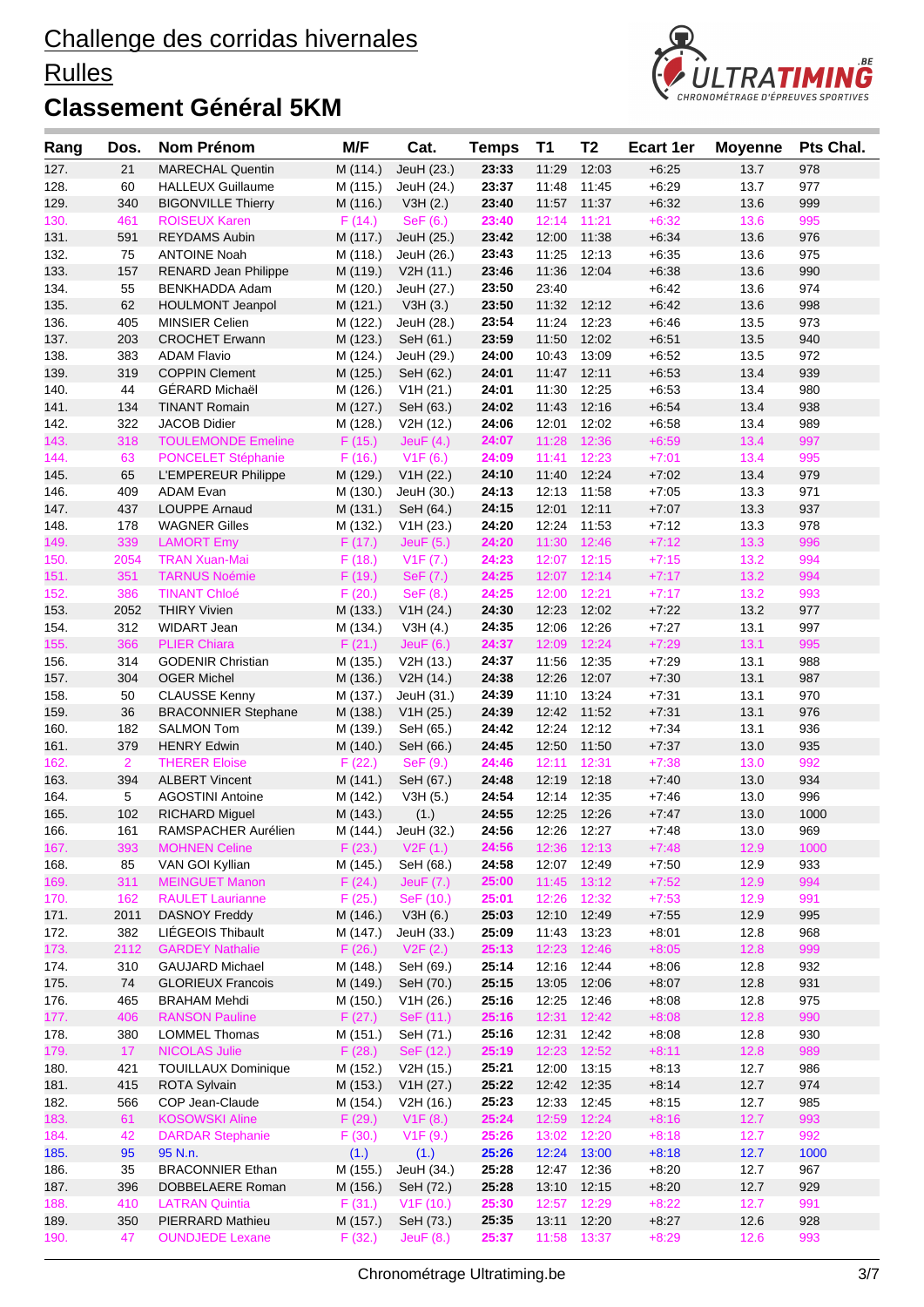### **Rulles**



| Rang         | Dos.           | Nom Prénom                                      | M/F                  | Cat.                    | <b>Temps</b>   | <b>T1</b>      | T <sub>2</sub> | <b>Ecart 1er</b>     | <b>Moyenne</b> | Pts Chal.  |
|--------------|----------------|-------------------------------------------------|----------------------|-------------------------|----------------|----------------|----------------|----------------------|----------------|------------|
| 191.         | 138            | <b>BRACHER Amaury</b>                           | M (158.)             | SeH (74.)               | 25:44          | 13:11          | 12:30          | $+8:36$              | 12.5           | 927        |
| 192.         | 2045           | <b>ROMAN Christabel</b>                         | F(33.)               | V2F(3.)                 | 25:47          | 12:41          | 13:04          | $+8:39$              | 12.5           | 998        |
| 193.         | 588            | <b>PIERSON Patrick</b>                          | M (159.)             | V1H (28.)               | 25:49          | 12:45          | 12:58          | $+8:41$              | 12.5           | 973        |
| 194.         | 359            | <b>DAUTUN Lou-Anne</b>                          | F(34.)               | JeuF(9.)                | 25:50          | 12:27          | 13:20          | $+8:42$              | 12.5           | 992        |
| 195.         | 368            | <b>JEAN Aglaë</b>                               | F(35.)               | SeF (13.)               | 25:51          | 12:54          | 12:54          | $+8:43$              | $12.5$         | 988        |
| 196.         | 30             | <b>PIERRE Matteo</b>                            | F(36.)               | SeF (14.)               | 25:52          | 13:03          | 12:46          | $+8:44$              | 12.5           | 987        |
| 197.         | 29             | <b>STASSER Julien</b>                           | M (160.)             | SeH (75.)               | 25:57          | 13:03          | 12:50          | $+8:49$              | 12.4           | 926        |
| 198.         | 424            | <b>LEMAIRE Guy</b>                              | M (161.)             | V3H (7.)                | 26:00          | 12:40          | 13:16          | $+8:52$              | 12.4           | 994        |
| 199.         | 176            | <b>REUTER Valerie</b>                           | F(37.)               | V1F(11.)                | 26:01          | 13:18          | 12:37          | $+8:53$              | 12.4           | 990        |
| 200.         | 329<br>188     | <b>GOUJARD Matthieu</b>                         | M (162.)             | JeuH (35.)              | 26:04          | 12:50          | 13:11          | $+8:56$              | 12.4<br>12.4   | 966        |
| 201.<br>202. | 194            | <b>BERTRAND Antoine</b><br>VAN QUAETHEM Gil     | M (163.)<br>M (164.) | SeH (76.)<br>SeH (77.)  | 26:05<br>26:05 | 13:33<br>13:32 | 12:26<br>12:27 | $+8:57$<br>$+8:57$   | 12.4           | 925<br>924 |
| 203.         | 58             | <b>DAMIEN Francois</b>                          | M (165.)             | (2.)                    | 26:06          | 12:57          | 13:06          | $+8:58$              | 12.4           | 999        |
| 204.         | 373            | <b>MAYOT Louis</b>                              | M (166.)             | JeuH (36.)              | 26:12          | 12:29          | 13:39          | $+9:04$              | 12.3           | 965        |
| 205.         | 450            | <b>MARTIN Gauthier</b>                          | M (167.)             | SeH (78.)               | 26:14          | 13:00          | 13:05          | $+9:06$              | 12.3           | 923        |
| 206.         | 330            | <b>GOUJARD Stephane</b>                         | M (168.)             | V1H (29.)               | 26:15          | 12:55          | 13:07          | $+9:07$              | 12.3           | 972        |
| 207.         | 429            | <b>DELCORDE Thibault</b>                        | M (169.)             | SeH (79.)               | 26:16          | 13:17          | 12:51          | $+9:08$              | 12.3           | 922        |
| 208.         | 122            | YERNAUX Morgan                                  | M (170.)             | V1H (30.)               | 26:17          | 13:23          | 12:49          | $+9:09$              | 12.3           | 971        |
| 209.         | 457            | <b>BOEUR Mélanie</b>                            | F(38.)               | SeF (15.)               | 26:19          | 12:53          | 13:22          | $+9:11$              | 12.3           | 986        |
| 210.         | 2012           | <b>DASNOY Priscillia</b>                        | F(39.)               | SeF (16.)               | 26:24          | 13:05          | 13:15          | $+9:16$              | 12.2           | 985        |
| 211.         | 444            | <b>MAUER Geoffrey</b>                           | M (171.)             | SeH (80.)               | 26:35          | 13:08          | 13:18          | $+9:27$              | 12.1           | 921        |
| 212.         | 40             | <b>CORMAN Thierry</b>                           | M (172.)             | V1H (31.)               | 26:39          | 14:06          | 12:28          | $+9.31$              | 12.1           | 970        |
| 213.         | 154            | <b>LIBION Marc</b>                              | M (173.)             | V2H (17.)               | 26:43          | 13:16          | 13:20          | $+9:35$              | 12.1           | 984        |
| 214.         | 18             | <b>GÉRARD Françoise</b>                         | F(40.)               | V1F(12.)                | 26:43          | 13:18          | 13:19          | $+9:35$              | 12.1           | 989        |
| 215.         | 66             | <b>L'EMPEREUR Julia</b>                         | F(41.)               | JeuF (10.)              | 26:44          | 12:51          | 13:49          | $+9:36$              | 12.1           | 991        |
| 216.         | 422            | <b>HALLET Nadine</b>                            | F(42.)               | V2F(4.)                 | 26:52          | 13:07          | 13:40          | $+9:44$              | 12.0           | 997        |
| 217.         | 120            | <b>GEORGES Quentin</b>                          | M (174.)             | SeH (81.)               | 26:59          | 13:30          | 13:26          | $+9.51$              | 12.0           | 920        |
| 218.         | 317            | <b>DEVILLET Serge</b>                           | M (175.)             | V3H (8.)                | 27:01          | 12:49          | 14:05          | $+9:53$              | 11.9           | 993        |
| 219.         | 336            | <b>BOULANGER Anne</b>                           | F(43.)               | V1F(13.)                | 27:09          | 13:26          | 13:37          | $+10:01$             | 11.9           | 988        |
| 220.         | 81             | DIEZ Robin                                      | M (176.)             | JeuH (37.)              | 27:10          | 14:07          | 13:02          | $+10:02$             | 11.9           | 964        |
| 221.<br>222. | 68<br>2020     | <b>LAURENT Cédric</b><br><b>DUBOIS Florette</b> | M (177.)<br>F(44.)   | SeH (82.)               | 27:12<br>27:14 | 13:19<br>13:28 | 13:48<br>13:40 | $+10.04$<br>$+10:06$ | 11.9<br>11.9   | 919<br>984 |
| 223.         | 441            | JACOB Jean-Julien                               | M (178.)             | SeF (17.)<br>SeH (83.)  | 27:16          | 13:36          | 13:35          | $+10:08$             | 11.8           | 918        |
| 224.         | 3              | <b>CUVELIER Louise</b>                          | F(45.)               | JeuF (11.)              | 27:18          | 12:32          | 14:40          | $+10:10$             | 11.8           | 990        |
| 225.         | 2040           | <b>MCGIRR Catherine</b>                         | F(46.)               | V2F(5.)                 | 27:22          | 14:11          | 13:06          | $+10:14$             | 11.8           | 996        |
| 226.         | 26             | <b>BODEUX Ulysse</b>                            | M (179.)             | JeuH (38.)              | 27:22          | 14:07          | 13:13          | $+10:14$             | 11.8           | 963        |
| 227.         | $\overline{1}$ | <b>RATHS Chloé</b>                              | F(47.)               | JeuF (12.)              | 27:22          | 14:07          | 13:13          | $+10:14$             | 11.8           | 989        |
| 228.         | 391            | <b>FROGNET Dany</b>                             | M (180.)             | V3H(9.)                 | 27:28          | 14:03          | 13:17          | $+10:20$             | 11.7           | 992        |
| 229.         | 581            | <b>LECOT Damien</b>                             | M (181.)             | V1H (32.)               | 27:32          | 13:44          | 13:45          | $+10:24$             | 11.7           | 969        |
| 230          | 326            | <b>THIRY Romane</b>                             | F(48.)               | JeuF (13.)              | 27:34          | 14:06          | 13:26          | $+10:26$             | 11.7           | 988        |
| 231.         | 2037           | LIBOIS Raphaël                                  | M (182.)             | V2H (18.)               | 27:34          |                | 13:53 13:35    | $+10:26$             | 11.7           | 983        |
| 232.         | 446            | <b>DUBOIS Thierry</b>                           | M (183.)             | SeH (84.)               | 27:36          | 13:52          | 13:38          | $+10:28$             | 11.7           | 917        |
| 233.         | 15             | <b>RIES Nathan</b>                              | M (184.)             | SeH (85.)               | 27:38          | 13:49          | 13:43          | $+10:30$             | 11.7           | 916        |
| 234.         | 2023           | <b>GASPARD Laurence</b>                         | F(49.)               | V1F(14.)                | 27:40          | 13:32          | 14:03          | $+10:32$             | 11.7           | 987        |
| 235.         | 16             | <b>ORBAN Manuel</b>                             | M (185.)             | SeH (86.)               | 27:41          | 13:49          | 13:43          | $+10:33$             | 11.7           | 915        |
| 236.         | 596            | <b>THOLL Celine</b>                             | F(50.)               | V1F(15.)                | 27:42          | 14:07          | 13:27          | $+10:34$             | 11.7           | 986        |
| 237.         | 2025           | <b>GILLOT Laura</b>                             | F(51.)               | SeF (18.)               | 27:44          | 13:39          | 13:57          | $+10:36$             | 11.6           | 983        |
| 238.         | 8              | <b>COLLOT Guy</b>                               | M (186.)             | V2H (19.)               | 27:47          | 14:03          | 13:39          | $+10:39$             | 11.6           | 982        |
| 239.         | 585<br>582     | <b>OGER Sophie</b><br><b>MERGEN Pierre</b>      | F(52.)               | V1F(16.)                | 27:47<br>27:48 | 13:43<br>14:19 | 13:55<br>13:24 | $+10:39$<br>$+10:40$ | 11.6<br>11.6   | 985<br>968 |
| 240.<br>241. | 181            | <b>THIRY Jade</b>                               | M (187.)<br>F(53.)   | V1H (33.)<br>JeuF (14.) | 27:49          | 12:58          | 14:48          | $+10:41$             | 11.6           | 987        |
| 242.         | 19             | <b>MUNSTER Eugenie</b>                          | F(54.)               | JeuF (15.)              | 27:50          | 14:16          | 13:24          | $+10:42$             | 11.6           | 986        |
| 243.         | 333            | <b>CORNET Sophie</b>                            | F(55.)               | V2F(6.)                 | 27:52          | 13:53          | 13:55          | $+10:44$             | 11.6           | 995        |
| 244.         | 341            | <b>RENAULD Géraldine</b>                        | F(56.)               | V1F(17.)                | 27:57          | 13:13          | 14:39          | $+10:49$             | 11.5           | 984        |
| 245.         | 32             | <b>LABORNE Justin</b>                           | M (188.)             | JeuH (39.)              | 28:01          | 14:01          | 13:52          | $+10:53$             | 11.5           | 962        |
| 246.         | 431            | <b>DIEZ Anne Sophie</b>                         | F(57.)               | V <sub>1</sub> F (18.)  | 28:01          | 14:05          | 13:50          | $+10:53$             | 11.5           | 983        |
| 247.         | 418            | <b>HAUMONT Adrien</b>                           | M (189.)             | SeH (87.)               | 28:02          | 13:51          | 14:04          | $+10:54$             | 11.5           | 914        |
| 248.         | 31             | <b>LABORNE David</b>                            | M (190.)             | V1H (34.)               | 28:02          | 14:01          | 13:52          | $+10:54$             | 11.5           | 967        |
| 249.         | 440            | <b>WILKOWSKI Laura</b>                          | F(58.)               | SeF (19.)               | 28:03          | 13:51          | 14:04          | $+10:55$             | $11.5$         | 982        |
| 250.         | 401            | <b>JACQUEMART Lise</b>                          | F(59.)               | SeF (20.)               | 28:05          | 13:49          | 14:06          | $+10:57$             | 11.5           | 981        |
| 251.         | 447            | <b>PROTIN Laurence</b>                          | F(60.)               | V2F (7.)                | 28:07          | 14:48          | 13:10          | $+10:59$             | $11.5$         | 994        |
| 252.         | 2041           | <b>PAQUOT Sandrine</b>                          | F(61.)               | V <sub>1</sub> F (19.)  | 28:08          | 13:49          | 14:10          | $+11:00$             | 11.5           | 982        |
| 253.         | 360            | <b>NICOLAS Sandra</b>                           | F(62.)               | V1F(20.)                | 28:08          | 14:08          | 13:51          | $+11:00$             | 11.5           | 981        |
| 254.         | 593            | <b>ROLET Jacques</b>                            | M (191.)             | V3H(10.)                | 28:11          | 13:41          | 14:22          | $+11:03$             | 11.5           | 991        |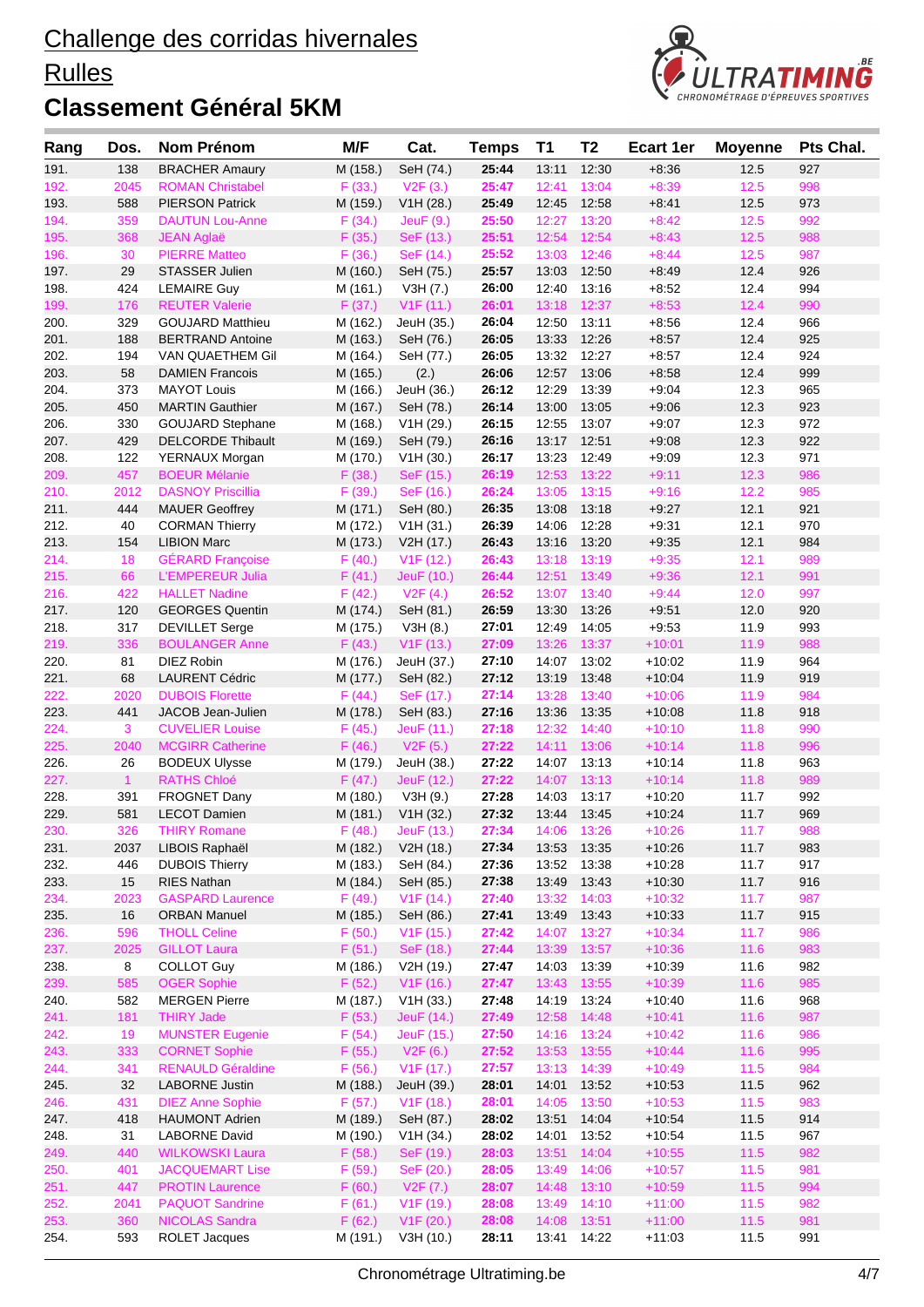### **Rulles**



| Rang         | Dos.           | <b>Nom Prénom</b>                            | M/F                  | Cat.                                | <b>Temps</b>   | T1             | T <sub>2</sub> | <b>Ecart 1er</b>     | <b>Moyenne</b> | Pts Chal.  |
|--------------|----------------|----------------------------------------------|----------------------|-------------------------------------|----------------|----------------|----------------|----------------------|----------------|------------|
| 255.         | 432            | <b>GRANDHENRY Noah</b>                       | M (192.)             | JeuH (40.)                          | 28:11          | 12:59          | 15:05          | $+11:03$             | 11.4           | 961        |
| 256.         | 565            | <b>CANIVET Eric</b>                          | M (193.)             | V2H (20.)                           | 28:12          | 13:45          | 14:17          | $+11:04$             | 11.4           | 981        |
| 257.         | 96             | <b>DEFOIN Christian</b>                      | M (194.)             | V3H (11.)                           | 28:17          | 13:50          | 14:20          | $+11:09$             | 11.4           | 990        |
| 258.         | 37             | THÉRER Aylan                                 | M (195.)             | JeuH (41.)                          | 28:24          | 14:01          | 14:18          | $+11:16$             | 11.4           | 960        |
| 259.         | 375            | <b>LOUIS Arnaud</b>                          | M (196.)             | SeH (88.)                           | 28:27          | 14:08          | 14:12          | $+11:19$             | 11.3           | 913        |
| 260.         | 38             | <b>THERER Romain</b>                         | M (197.)             | V1H (35.)                           | 28:27          | 13:59          | 14:20          | $+11:19$             | 11.3           | 966        |
| 261.         | 398            | <b>CLAUDY Florent</b>                        | M (198.)             | SeH (89.)                           | 28:32          | 13:58          | 14:23          | $+11:24$             | 11.3           | 912        |
| 262.         | 2021           | <b>FINEUSE Emile</b>                         | M (199.)             | V3H(12.)                            | 28:36          | 14:07          | 14:21          | $+11:28$             | 11.3           | 989        |
| 263.         | 52             | <b>JACOB Julie</b>                           | F(63.)               | SeF (21.)                           | 28:36          | 14:48          | 13:37          | $+11:28$             | 11.3           | 980        |
| 264.         | 408            | <b>CORNET Simon</b>                          | M (200.)             | SeH (90.)                           | 28:37          | 14:07          | 14:24          | $+11:29$             | 11.3           | 911        |
| 265.         | 20             | <b>COUVERT Jacques</b>                       | M (201.)             | V3H (13.)                           | 28:39          | 14:39          | 13:54          | $+11.31$             | 11.3           | 988        |
| 266.         | 324            | <b>HUSSON Sophie</b>                         | F(64.)               | V1F(21.)                            | 28:41          | 14:11          | 14:22          | $+11:33$             | 11.2           | 980        |
| 267.<br>268. | 413<br>93      | <b>NOEL Franck</b><br><b>LAMPSON Yannick</b> | M (202.)<br>M (203.) | V2H (21.)                           | 28:42<br>28:43 | 14:26<br>14:06 | 14:08<br>14:31 | $+11:34$<br>$+11:35$ | 11.2<br>11.2   | 980<br>979 |
| 269.         | 414            | <b>NOEL Gerald</b>                           | M (204.)             | V2H (22.)<br>V1H (36.)              | 28:44          | 14:27          | 14:12          | $+11:36$             | 11.2           | 965        |
| 270.         | 2026           | <b>GOFFIN Julien</b>                         | M (205.)             | V1H (37.)                           | 28:44          | 14:06          | 14:30          | $+11:36$             | 11.2           | 964        |
| 271.         | 2029           | <b>HERMANN Christelle</b>                    | F(65.)               | SeF (22.)                           | 28:45          | 14:06          | 14:31          | $+11:37$             | 11.2           | 979        |
| 272.         | 572            | <b>FLAMANT Francis</b>                       | M (206.)             | V3H (14.)                           | 28:47          | 14:49          | 13:51          | $+11:39$             | 11.2           | 987        |
| 273.         | 119            | <b>OGZR Veronique</b>                        | F(66.)               | V2F(8.)                             | 28:54          | 14:08          | 14:35          | $+11:46$             | 11.2           | 993        |
| 274.         | 101            | <b>GRIDAINE Lisa</b>                         | F(67.)               | JeuF (16.)                          | 28:54          | 28:45          |                | $+11:46$             | 11.2           | 985        |
| 275.         | 2010           | <b>BOUCHARD Caroline</b>                     | F(68.)               | V2F(9.)                             | 29:00          | 14:09          | 14:42          | $+11:52$             | 11.1           | 992        |
| 276.         | 100            | <b>COLBACK Marion</b>                        | F(69.)               | JeuF (17.)                          | 29:02          | 28:55          |                | $+11:54$             | 11.1           | 984        |
| 277.         | 76             | <b>COLLARD Claudy</b>                        | M (207.)             | V3H (15.)                           | 29:02          | 14:12          | 14:36          | $+11:54$             | 11.1           | 986        |
| 278.         | 67             | <b>RAULET Stéphanie</b>                      | F(70.)               | V1F(22.)                            | 29:05          | 14:30          | 14:24          | $+11:57$             | 11.1           | 979        |
| 279.         | 362            | <b>TOULEMONDE Herve</b>                      | M (208.)             | V2H (23.)                           | 29:06          | 15:21          | 13:39          | $+11:58$             | 11.1           | 978        |
| 280.         | 320            | <b>PIERSON Eline</b>                         | F(71.)               | JeuF (18.)                          | 29:10          | 15:52          | 13:10          | $+12:02$             | 11.1           | 983        |
| 281.         | 426            | <b>DEFOIN Florie</b>                         | F(72.)               | SeF (23.)                           | 29:11          | 14:11          | 14:54          | $+12:03$             | 11.1           | 978        |
| 282.         | 121            | <b>VALET Sabrina</b>                         | F(73.)               | V1F(23.)                            | 29:15          | 14:40          | 14:27          | $+12:07$             | 11.0           | 978        |
| 283.         | 337            | <b>CHAMPAGNE Alexandra</b>                   | F(74.)               | JeuF (19.)                          | 29:18          | 15:23          | 13:51          | $+12:10$             | 11.0           | 982        |
| 284.         | 180            | <b>VANDELOISE François</b>                   | M (209.)             | SeH (91.)                           | 29:18          | 14:58          | 14:14          | $+12:10$             | 11.0           | 910        |
| 285.         | 150            | <b>DESSÉ Marion</b>                          | F(75.)               | JeuF (20.)                          | 29:19          | 15:19          | 13:56          | $+12:11$             | 11.0           | 981        |
| 286.         | 463            | <b>TESSE Vincent</b>                         | M (210.)             | SeH (92.)                           | 29:24          | 29:14          |                | $+12:16$             | 11.0           | 909        |
| 287.         | 209            | <b>LEFEVRE India</b>                         | F(76.)               | SeF (24.)                           | 29:24          | 15:07          | 14:08          | $+12:16$             | 11.0           | 977        |
| 288.         | 129            | <b>LEROY Nicole</b>                          | F(77.)               | V2F(10.)                            | 29:24          | 14:39          | 14:29          | $+12:16$             | 11.0           | 991        |
| 289.<br>290. | 2005<br>466    | <b>BAAR Pierre</b><br><b>GOFFLOT Kevin</b>   | M (211.)             | V3H (16.)                           | 29:25<br>29:26 | 14:15<br>14:57 | 15:01<br>14:25 | $+12:17$<br>$+12:18$ | 11.0<br>11.0   | 985<br>908 |
| 291.         | 2004           | <b>AUTHELET Marie</b>                        | M (212.)<br>F(78.)   | SeH (93.)<br>SeF (25.)              | 29:32          | 14:41          | 14:45          | $+12:24$             | 10.9           | 976        |
| 292.         | 323            | <b>ARNOULD Aurelie</b>                       | F(79.)               | V <sub>1</sub> F (24.)              | 29:35          | 14:49          | 14:40          | $+12:27$             | 10.9           | 977        |
| 293.         | 321            | <b>QUARTICELLI Ilaria</b>                    | F(80.)               | V <sub>1</sub> F (25.)              | 29:35          | 14:55          | 14:31          | $+12:27$             | 10.9           | 976        |
| 294.         | 309            | <b>CHARNEUX Ysaline</b>                      | F(81.)               | JeuF (21.)                          | 29:37          | 12:46          | 16:46          | $+12:29$             | 10.9           | 980        |
| 295.         | 436            | <b>ALLARD Kimberley</b>                      | F(82.)               | SeF (26.)                           | 29:38          |                | 14:34 14:59    | $+12:30$             | 10.9           | 975        |
| 296.         | 313            | <b>CHARNEUX Christophe</b>                   | M (213.)             | V1H (38.)                           | 29:38          | 12:43          | 16:49          | $+12:30$             | 10.9           | 963        |
| 297.         | 595            | <b>SERVAIS Laurence</b>                      | F(83.)               | V <sub>2</sub> F (11.)              | 29:40          | 14:43          | 14:49          | $+12:32$             | 10.9           | 990        |
| 298.         | 439            | LOUPPE Philippe                              | M (214.)             | V3H (17.)                           | 29:41          | 14:36          | 14:57          | $+12:33$             | 10.9           | 984        |
| 299.         | 420            | <b>TOUILLAUX Sasha</b>                       | F(84.)               | JeuF (22.)                          | 29:43          | 14:13          | 15:25          | $+12:35$             | 10.9           | 979        |
| 300.         | 348            | <b>DEBATY Alain</b>                          | M (215.)             | V3H (18.)                           | 29:43          | 14:47          | 14:47          | $+12:35$             | 10.9           | 983        |
| 301.         | 39             | <b>DERENNE Amelie</b>                        | F(85.)               | SeF (27.)                           | 29:47          | 15:24          | 14:21          | $+12:39$             | 10.8           | 974        |
| 302.         | 103            | <b>SERVAIS Tia</b>                           | F(86.)               | JeuF (23.)                          | 29:50          | 15:42          | 14:03          | $+12:42$             | 10.8           | 978        |
| 303.         | 7 <sup>1</sup> | <b>GOFFLOT Julie</b>                         | F(87.)               | JeuF (24.)                          | 29:50          | 15:18          | 14:28          | $+12:42$             | 10.8           | 977        |
| 304.         | 305            | <b>MOREAU Marie</b>                          | F(88.)               | V1F(26.)                            | 29:52          | 14:37          | 14:56          | $+12:44$             | 10.8           | 975        |
| 305.         | 2013           | <b>DASNOY Vanessa</b>                        | F (89.)              | SeF (28.)                           | 29:57          | 14:33          | 15:13          | $+12:49$             | 10.8           | 973        |
| 306.         | 59             | <b>COHY Ludovic</b>                          | M (216.)             | V1H (39.)                           | 29:58          | 14:21          | 15:27          | $+12:50$             | 10.8           | 962        |
| 307.         | 125            | <b>MARQUIS Ludivine</b>                      | F(90.)               | JeuF (25.)                          | 30:00          | 15:49          | 14:04          | $+12:52$             | 10.8           | 976        |
| 308.         | 567            | <b>DALIER Timothee</b>                       | M (217.)             | SeH (94.)                           | 30:00          | 14:38          | 15:14          | $+12:52$             | 10.8           | 907        |
| 309.         | 195            | <b>HAAN Sandrina</b>                         | F(91.)               | V <sub>2</sub> F (12.)              | 30:04          | 15:04          | 14:50          | $+12:56$             | 10.7           | 989        |
| 310.<br>311. | 448<br>346     | <b>JACQUEMIN Alain</b>                       | M (218.)<br>F (92.)  | V2H (24.)<br>V <sub>2</sub> F (13.) | 30:04<br>30:18 | 14:48<br>14:55 | 15:04<br>15:10 | $+12:56$<br>$+13:10$ | 10.7<br>10.6   | 977<br>988 |
| 312.         | 561            | <b>FRECON Martine</b><br>561 N.n.            | (2.)                 |                                     | 30:19          | 15:39          | 14:24          | $+13:11$             | 10.6           | 999        |
| 313.         | 402            | <b>GRANDHENRY Christelle</b>                 | F(93.)               | (2.)<br>V <sub>2</sub> F (14.)      | 30:20          | 14:57          | 15:09          | $+13:12$             | 10.6           | 987        |
| 314.         | 445            | <b>LOUIS Gaelle</b>                          | F(94.)               | SeF (29.)                           | 30:22          | 14:50          | 15:09          | $+13:14$             | 10.6           | 972        |
| 315.         | 196            | <b>ZUNE Fabrice</b>                          | M (219.)             | V2H (25.)                           | 30:28          | 15:06          | 14:48          | $+13:20$             | 10.6           | 976        |
| 316.         | 199            | <b>COLLIGNON David</b>                       | M (220.)             | SeH (95.)                           | 30:30          | 13:14          | 17:08          | $+13:22$             | 10.6           | 906        |
| 317.         | 597            | <b>THONON Laurence</b>                       | F (95.)              | V <sub>2</sub> F (15.)              | 30:31          | 15:06          | 15:05          | $+13:23$             | 10.6           | 986        |
| 318.         | 316            | <b>GODENIR Eva</b>                           | F(96.)               | SeF (30.)                           | 30:32          | 14:36 15:45    |                | $+13:24$             | 10.6           | 971        |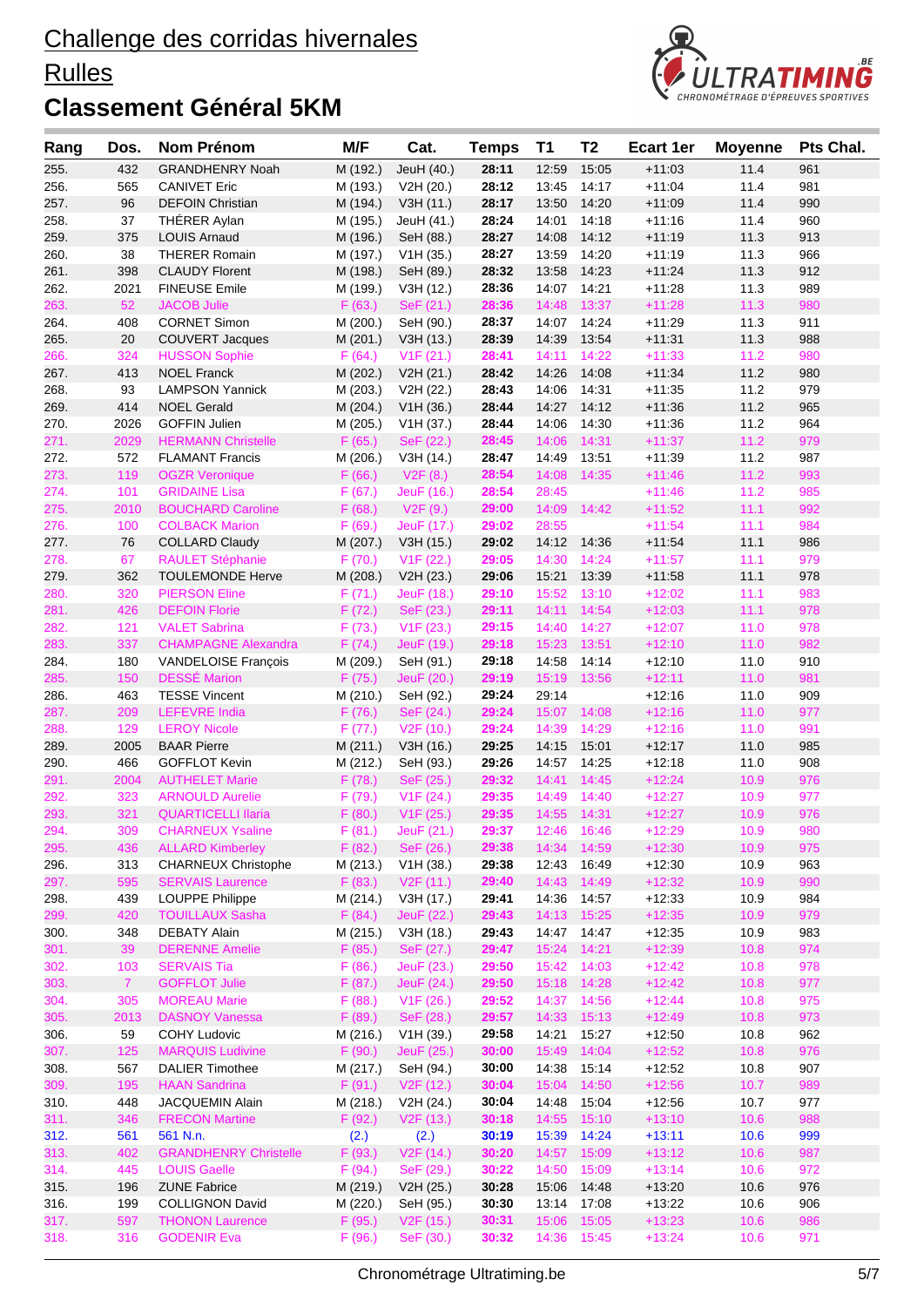### **Rulles**



| Rang         | Dos.        | Nom Prénom                                        | M/F                 | Cat.                   | <b>Temps</b>   | T1             | T <sub>2</sub> | <b>Ecart 1er</b>     | <b>Moyenne</b> | Pts Chal.  |
|--------------|-------------|---------------------------------------------------|---------------------|------------------------|----------------|----------------|----------------|----------------------|----------------|------------|
| 319.         | 202         | <b>MARECHAL Bastien</b>                           | M (221.)            | SeH (96.)              | 30:32          | 13:14          | 17:08          | $+13:24$             | 10.6           | 905        |
| 320.         | 464         | <b>LAHIER Claudine</b>                            | F(97.)              | V3F(1.)                | 30:34          | 14:40          | 15:45          | $+13:26$             | 10.6           | 1000       |
| 321.         | 460         | <b>CASTIAUX Amanda</b>                            | F(98.)              | V1F(27.)               | 30:37          | 14:59          | 15:25          | $+13:29$             | 10.5           | 974        |
| 322.         | 198         | <b>RAMPEL Audrey</b>                              | F(99.)              | SeF (31.)              | 30:49          | 15:10          | 15:14          | $+13:41$             | 10.5           | 970        |
| 323.         | 378         | VAN OOSTVELDT Romain                              | M (222.)            | SeH (97.)              | 30:52          | 15:18          | 15:09          | $+13.44$             | 10.4           | 904        |
| 324.         | 45          | <b>FROMENT Sophie</b>                             | F(100.)             | JeuF (26.)             | 31:01          | 14:03          | 16:24          | $+13:53$             | 10.4           | 975        |
| 325.         | 2048        | <b>SALINAS Flor</b>                               | F(101.)             | V1F(28.)               | 31:03          | 15:07          | 15:28          | $+13:55$             | 10.4           | 973        |
| 326.         | 126         | <b>LEQUEUX Auriane</b>                            | F(102.)             | JeuF (27.)             | 31:04          | 15:48          | 14:39          | $+13:56$             | 10.4           | 974        |
| 327.         | 87          | <b>VANDENDRIESSCHE Laura</b>                      | F(103.)             | SeF (32.)              | 31:06          | 15:20          | 15:07          | $+13:58$             | 10.4           | 969        |
| 328.         | 600         | <b>WILLETTE Jean-Michel</b>                       | M (223.)            | V2H (26.)              | 31:15          | 15:17          | 15:11          | $+14:07$             | 10.3           | 975        |
| 329.         | 197         | <b>DEPREZ Martin</b>                              | M (224.)            | SeH (98.)              | 31:28          | 15:36          | 14:52          | $+14.20$             | 10.2           | 903        |
| 330.         | 2008        | <b>BONNEVIE Sophie</b>                            | F(104.)             | SeF (33.)              | 31:34          | 16:04          | 14:38          | $+14:26$             | 10.2           | 968        |
| 331.         | 586<br>2022 | <b>OLWI Marc</b><br><b>GARDIEN Martine</b>        | M (225.)<br>F(105.) | SeH (99.)<br>V2F(16.)  | 31:35<br>31:35 | 15:40<br>15:05 | 14:51<br>15:28 | $+14.27$<br>$+14:27$ | 10.2<br>10.2   | 902<br>985 |
| 332.<br>333. | 13          | <b>STIERNON Célia</b>                             | F(106.)             | JeuF (28.)             | 31:38          | 15:23          | 15:14          | $+14:30$             | 10.2           | 973        |
| 334.         | 12          | <b>BARETTE Clémence</b>                           | F(107.)             | JeuF (29.)             | 31:42          | 15:35          | 15:10          | $+14:34$             | 10.2           | 972        |
| 335.         | 589         | <b>PIETTE Pascal</b>                              | M (226.)            | V2H (27.)              | 31:42          | 15:39          | 14:51          | $+14.34$             | 10.2           | 974        |
| 336.         | 22          | <b>MARÉCHAL Emy</b>                               | F(108.)             | JeuF (30.)             | 31:42          | 15:37          | 15:08          | $+14:34$             | 10.2           | 971        |
| 337.         | 90          | <b>ANDOUCHE Oceane</b>                            | F (109.)            | SeF (34.)              | 31:46          | 15:44          | 15:16          | $+14:38$             | 10.2           | 967        |
| 338.         | 372         | <b>MAYOT Clara</b>                                | F(110.)             | JeuF (31.)             | 31:47          | 14:44          | 16:00          | $+14:39$             | 10.1           | 970        |
| 339.         | 570         | <b>DEPAUW Alwin</b>                               | M (227.)            | V1H (40.)              | 31:48          | 16:14          | 14:47          | $+14.40$             | 10.1           | 961        |
| 340.         | 23          | <b>GOUJARD Emeline</b>                            | F(111.)             | JeuF (32.)             | 31:50          | 14:44          | 15:58          | $+14:42$             | 10.1           | 969        |
| 341.         | 377         | <b>LEFEBVRE Andre</b>                             | M (228.)            | V2H (28.)              | 32:04          | 14:37          | 15:58          | $+14.56$             | 10.1           | 973        |
| 342.         | 397         | MESQUIN Sulivan                                   | M (229.)            | SeH (100.)             | 32:06          | 15:25          | 15:39          | $+14:58$             | 10.0           | 901        |
| 343.         | 11          | <b>DEVILLERS Marie-France</b>                     | F (112.)            | V1F(29.)               | 32:07          | 15:37          | 15:09          | $+14:59$             | 10.0           | 972        |
| 344.         | 6           | <b>MOREAU Zoé</b>                                 | F(113.)             | JeuF (33.)             | 32:09          | 15:52          | 15:13          | $+15:01$             | 10.0           | 968        |
| 345.         | 592         | <b>RION Emilie</b>                                | F(114.)             | SeF (35.)              | 32:10          | 15:40          | 15:24          | $+15:02$             | 10.0           | 966        |
| 346.         | 442         | <b>ANTOINE Anne Sophie</b>                        | F(115.)             | SeF (36.)              | 32:11          | 16:14          | 15:01          | $+15:03$             | 10.0           | 965        |
| 347.         | 104         | <b>JACOB Elodie</b>                               | F (116.)            | SeF (37.)              | 32:12          | 15:52          | 15:13          | $+15:04$             | 10.0           | 964        |
| 348.         | 571         | <b>FARINELLE Francoise</b>                        | F(117.)             | V2F(17.)               | 32:16          | 15:43          | 15:23          | $+15:08$             | 10.0           | 984        |
| 349.         | 575         | <b>GODART Charline</b>                            | F(118.)             | SeF (38.)              | 32:17          | 15:40          | 15:34          | $+15:09$             | 10.0           | 963        |
| 350.         | 41          | <b>GRÉGOIRE Suzanne</b>                           | F (119.)            | V1F(30.)               | 32:30          | 15:36          | 15:57          | $+15:22$             | 9.9            | 971        |
| 351.         | 56          | <b>DISCOURS Nathalie</b>                          | F(120.)             | V <sub>2</sub> F (18.) | 32:31          | 16:00          | 15:13          | $+15:23$             | 9.9            | 983        |
| 352.         | 57          | <b>DISCOURS Jean Claude</b>                       | M (230.)            | V3H (19.)              | 32:44          | 16:00          | 15:13          | $+15:36$             | 9.8            | 982        |
| 353.         | 200         | <b>LAMOULINE Camille</b>                          | F(121.)             | SeF (39.)              | 32:55          | 16:11          | 15:25          | $+15:47$             | 9.8            | 962        |
| 354.         | 201         | <b>LAMOULINE Florence</b>                         | F(122.)             | SeF (40.)              | 32:57          | 16:11          | 15:26          | $+15:49$             | 9.8            | 961        |
| 355.         | 190         | <b>HERMAN Eric</b>                                | M (231.)            | V1H (41.)              | 33:05          | 15:48          | 15:51          | $+15:57$             | 9.7            | 960        |
| 356.<br>357. | 171<br>193  | <b>LARZILLIERE Aurore</b><br><b>HERMAN Nathan</b> | F(123.)<br>M (232.) | V1F(31.)<br>JeuH (42.) | 33:05<br>33:09 | 15:44<br>15:48 | 16:01<br>15:50 | $+15:57$<br>$+16:01$ | 9.7<br>9.7     | 970<br>959 |
| 358.         | 152         | <b>HAAGER Ingrid</b>                              | F(124.)             | V <sub>1</sub> F (32.) | 33:36          | 16:27          | 15:30          | $+16:28$             | 9.6            | 969        |
| 359.         | 117         | PIERÇON Sandra                                    | F(125.)             | SeF (41.)              | 33:38          |                | 16:29 15:27    | $+16:30$             | 9.6            | 960        |
| 360.         | 183         | <b>WILLIEME Stéphanie</b>                         | F(126.)             | V <sub>1</sub> F (33.) | 33:44          | 15:48          | 15:52          | $+16:36$             | 9.6            | 968        |
| 361.         | 2036        | <b>LIBOIS Fabienne</b>                            | F(127.)             | V <sub>1</sub> F (34.) | 33:47          | 15:46          | 15:59          | $+16:39$             | 9.5            | 967        |
| 362.         | 404         | POOS Anne-Sophie                                  | F(128.)             | V1F(35.)               | 33:52          | 16:24          | 15:33          | $+16:44$             | 9.5            | 966        |
| 363.         | 459         | <b>GUILLAUME Benedicte</b>                        | F(129.)             | V <sub>2</sub> F (19.) | 33:53          | 15:47          | 16:03          | $+16:45$             | 9.5            | 982        |
| 364.         | 562         | <b>AMATO Clara</b>                                | F(130.)             | JeuF (34.)             | 34:00          | 16:16          | 15:43          | $+16:52$             | 9.5            | 967        |
| 365.         | 2111        | <b>FRANTZEN Aurelie</b>                           | F(131.)             | SeF (42.)              | 34:24          |                | 16:10 16:15    | $+17:16$             | 9.4            | 959        |
| 366.         | 165         | <b>ACTARUS Goldoraque</b>                         | M (233.)            | V2H (29.)              | 34:25          | 16:26          | 15:31          | $+17:17$             | 9.4            | 972        |
| 367.         | 34          | <b>GUILLAUME Anso</b>                             | F(132.)             | V <sub>1</sub> F (36.) | 34:30          | 15:46          | 16:13          | $+17:22$             | 9.3            | 965        |
| 368.         | 124         | <b>BLONDELET Maeliss</b>                          | F(133.)             | JeuF (35.)             | 35:09          | 16:02          | 16:15          | $+18:01$             | 9.2            | 966        |
| 369.         | 2101        | <b>DE DECKER Arlette</b>                          | F(134.)             | V3F(2.)                | 35:09          | 17:13          | 17:46          | $+18:01$             | 9.2            | 999        |
| 370.         | 133         | <b>ANDREUX Juliette</b>                           | F(135.)             | JeuF (36.)             | 35:10          | 16:02          | 16:13          | $+18:02$             | 9.2            | 965        |
| 371.         | 454         | <b>JACQUES Sabine</b>                             | F(136.)             | V <sub>2</sub> F (20.) | 35:13          | 16:23          | 16:06          | $+18:05$             | 9.2            | 981        |
| 372.         | 94          | <b>COLLIN Erika</b>                               | F(137.)             | V <sub>1</sub> F (37.) | 35:14          | 16:21          | 16:12          | $+18:06$             | 9.1            | 964        |
| 373.         | 172         | RAMSPACHER Mélanie                                | F(138.)             | V <sub>1</sub> F (38.) | 35:15          | 16:13          | 16:43          | $+18:07$             | 9.1            | 963        |
| 374.         | 132         | <b>MARTIN Vicky</b>                               | F (139.)            | SeF (43.)              | 35:23          | 16:07          | 16:36          | $+18:15$             | 9.1            | 958        |
| 375.         | 587         | <b>PARISSE Francois</b>                           | M (234.)            | V1H (42.)              | 35:27          | 16:22          | 16:08          | $+18:19$             | 9.1            | 959        |
| 376.         | 151         | <b>HUTLET Céline</b>                              | F(140.)             | SeF (44.)              | 35:32          | 16:02          | 16:40          | $+18:24$             | 9.1            | 957        |
| 377.         | 599         | <b>VINCK Fleur</b>                                | F(141.)             | V <sub>1</sub> F (39.) | 35:40          | 16:52          | 16:10          | $+18:32$             | 9.0            | 962        |
| 378.         | 2007        | <b>BODART Marie-Hélène</b>                        | F(142.)             | V3F(3.)                | 35:42          | 16:34          | 16:56          | $+18:34$             | 9.0            | 998        |
| 379.         | 342         | <b>COLLARD Vinciane</b>                           | F(143.)             | V2F(21.)               | 35:49          | 16:55          | 16:48          | $+18:41$             | 9.0            | 980        |
| 380.         | 392         | <b>QUEVY Laurence</b>                             | F(144.)             | V <sub>2</sub> F (22.) | 36:01          | 16:09          | 16:50          | $+18:53$             | 8.9            | 979        |
| 381.         | 343         | <b>STASSER Florence</b>                           | F(145.)             | SeF (45.)              | 36:05          | 16:34          | 16:44          | $+18:57$             | 8.9            | 956        |
| 382.         | 2046        | <b>ROTH Aurelie</b>                               | F(146.)             | SeF (46.)              | 36:11          | 16:32          | 16:43          | $+19:03$             | 8.9            | 955        |